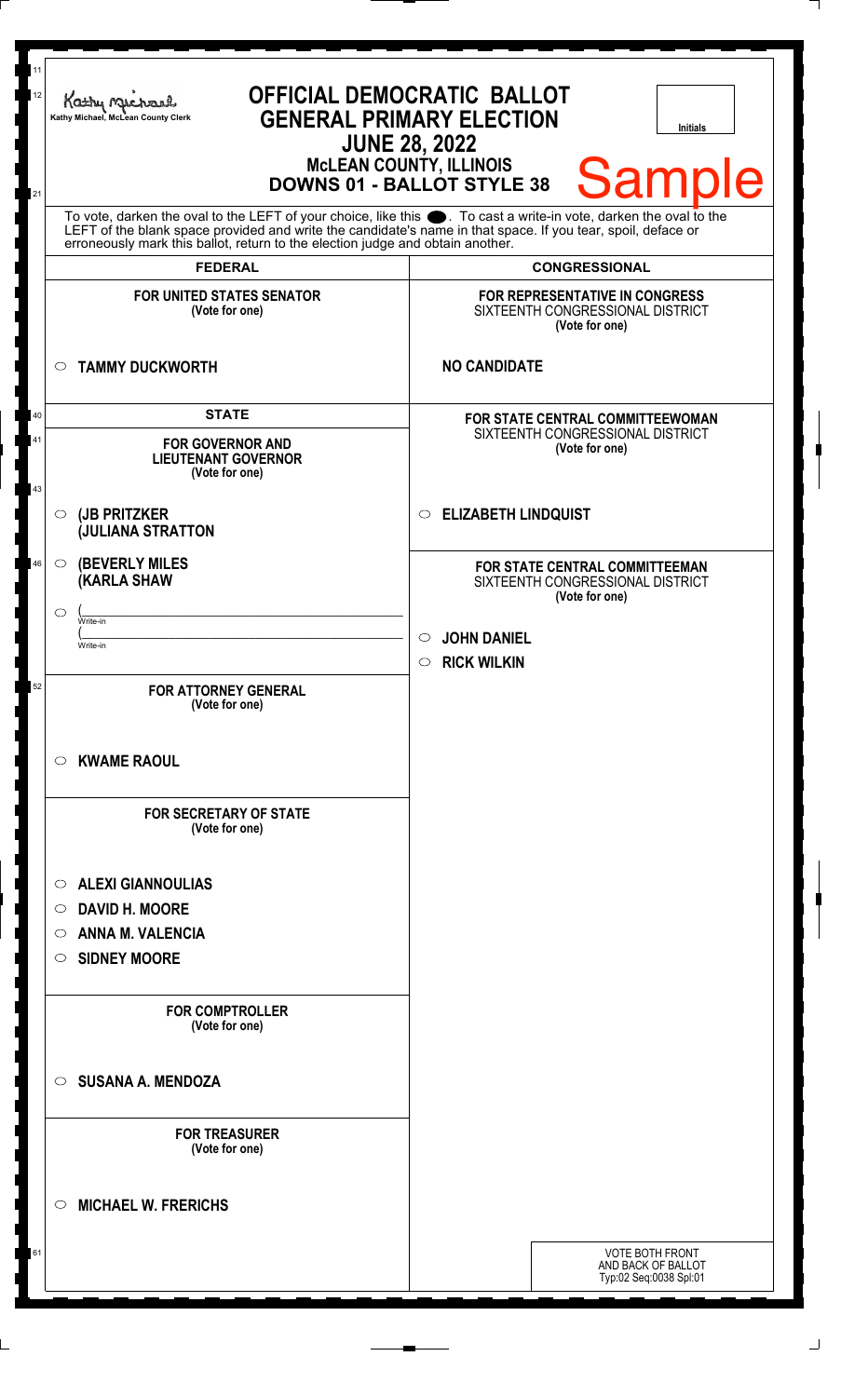|                                                                                                                  | <b>OFFICIAL DEMOCRATIC BALLOT - GENERAL PRIMARY ELECTION - JUNE 28, 2022</b>                                                                                                                                                                                                                                                            |
|------------------------------------------------------------------------------------------------------------------|-----------------------------------------------------------------------------------------------------------------------------------------------------------------------------------------------------------------------------------------------------------------------------------------------------------------------------------------|
| <b>LEGISLATIVE</b>                                                                                               | <b>JUDICIAL</b>                                                                                                                                                                                                                                                                                                                         |
| <b>FOR STATE SENATOR</b><br>FORTY-FOURTH LEGISLATIVE DISTRICT<br>(Vote for one)                                  | FOR JUDGE OF THE CIRCUIT COURT<br>ELEVENTH JUDICIAL CIRCUIT<br>(To fill the vacancy of the Hon. Paul G. Lawrence)<br>(Vote for one)                                                                                                                                                                                                     |
| <b>NO CANDIDATE</b>                                                                                              | <b>NO CANDIDATE</b>                                                                                                                                                                                                                                                                                                                     |
| <b>REPRESENTATIVE</b>                                                                                            |                                                                                                                                                                                                                                                                                                                                         |
| <b>FOR REPRESENTATIVE</b>                                                                                        | <b>PRECINCT</b>                                                                                                                                                                                                                                                                                                                         |
| IN THE GENERAL ASSEMBLY<br>EIGHTY-EIGHTH REPRESENTATIVE DISTRICT<br>(Vote for one)                               | FOR PRECINCT COMMITTEEPERSON<br>DOWNS 01<br>(Vote for one)                                                                                                                                                                                                                                                                              |
| <b>NO CANDIDATE</b>                                                                                              | <b>NO CANDIDATE</b>                                                                                                                                                                                                                                                                                                                     |
| <b>COUNTY</b>                                                                                                    | <b>PUBLIC QUESTION(S)</b>                                                                                                                                                                                                                                                                                                               |
| <b>FOR COUNTY CLERK</b><br>(Vote for one)                                                                        | <b>RANDOLPH TOWNSHIP</b><br><b>FIRE PROTECTION DISTRICT</b>                                                                                                                                                                                                                                                                             |
| <b>LAURA McBURNEY</b><br>$\circ$                                                                                 | Shall the Randolph Township Fire Protection District levy a<br>special tax at a rate not to exceed .10% of the value of all<br>taxable property within the district as equalized or<br>assessed by the Department of Revenue for the purpose of<br>providing funds to pay for the costs of emergency and<br>rescue crews and equipment? |
| <b>FOR COUNTY TREASURER</b>                                                                                      |                                                                                                                                                                                                                                                                                                                                         |
| (Vote for one)                                                                                                   | $\circ$ YES                                                                                                                                                                                                                                                                                                                             |
| <b>NO CANDIDATE</b>                                                                                              | $\circ$ NO                                                                                                                                                                                                                                                                                                                              |
| <b>FOR COUNTY SHERIFF</b><br>(Vote for one)                                                                      |                                                                                                                                                                                                                                                                                                                                         |
| <b>NO CANDIDATE</b>                                                                                              |                                                                                                                                                                                                                                                                                                                                         |
| <b>REGIONAL OFFICE</b><br>OF EDUCATION                                                                           |                                                                                                                                                                                                                                                                                                                                         |
| FOR REGIONAL SUPERINTENDENT OF SCHOOLS<br>(DeWITT, LIVINGSTON, LOGAN AND McLEAN COUNTIES)<br>(Vote for one)      |                                                                                                                                                                                                                                                                                                                                         |
| <b>NO CANDIDATE</b>                                                                                              |                                                                                                                                                                                                                                                                                                                                         |
| <b>COUNTY BOARD</b>                                                                                              |                                                                                                                                                                                                                                                                                                                                         |
| <b>FOR COUNTY BOARD MEMBER</b><br><b>COUNTY BOARD DISTRICT 2</b><br>(Vote for not more than two)                 |                                                                                                                                                                                                                                                                                                                                         |
| <b>NO CANDIDATE</b>                                                                                              |                                                                                                                                                                                                                                                                                                                                         |
| <b>JUDICIAL</b>                                                                                                  |                                                                                                                                                                                                                                                                                                                                         |
| FOR JUDGE OF THE CIRCUIT COURT<br>ELEVENTH JUDICIAL CIRCUIT<br>(To fill the vacancy of the Hon. Scott Drazewski) | YOU HAVE NOW<br><b>COMPLETED VOTING</b>                                                                                                                                                                                                                                                                                                 |
| (Vote for one)                                                                                                   |                                                                                                                                                                                                                                                                                                                                         |
| <b>NO CANDIDATE</b>                                                                                              | VOTE BOTH FRONT<br>AND BACK OF BALLOT<br>Typ:02 Seq:0038 Spl:01                                                                                                                                                                                                                                                                         |
|                                                                                                                  |                                                                                                                                                                                                                                                                                                                                         |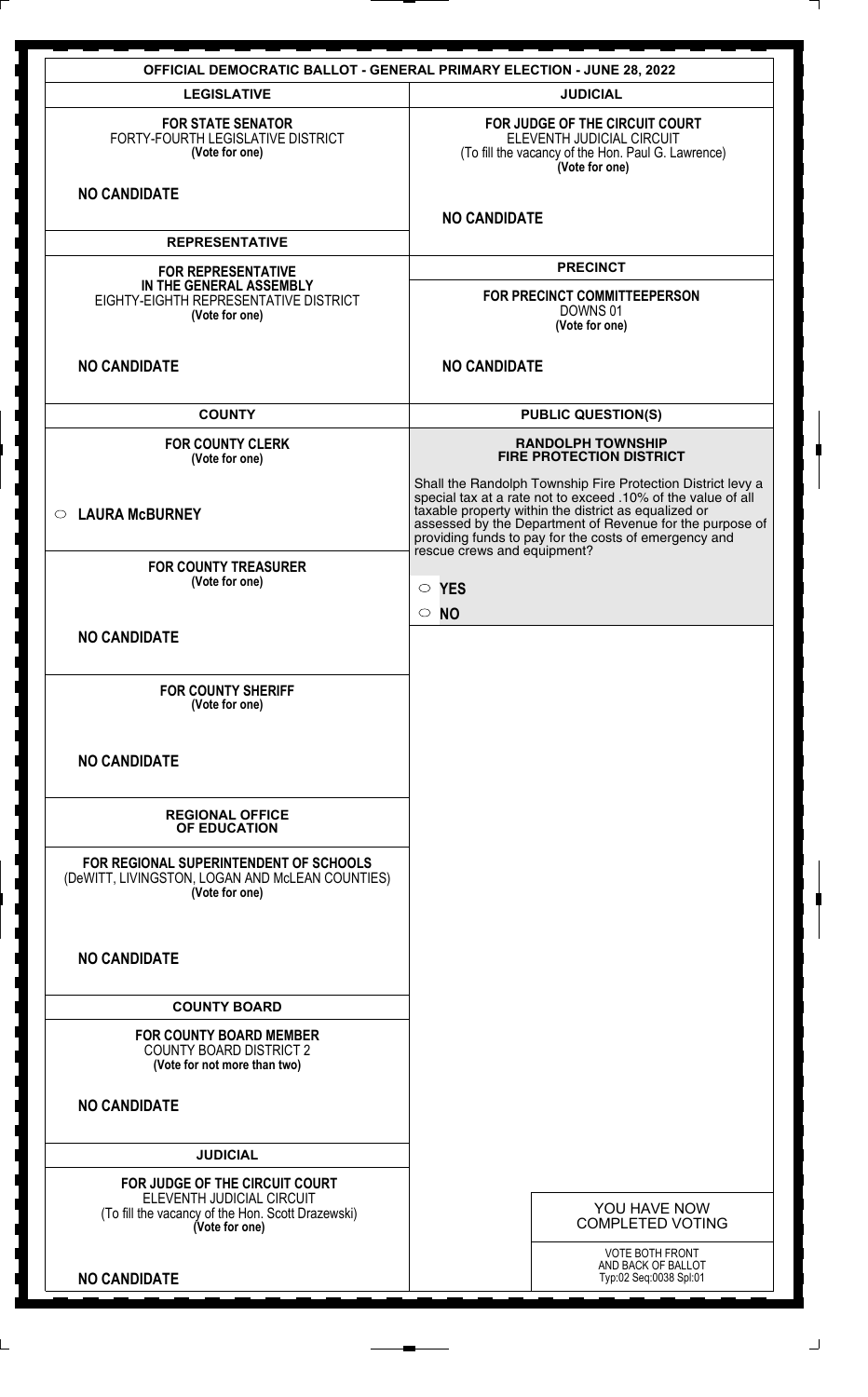| To vote, darken the oval to the LEFT of your choice, like this $\bullet$ . To cast a write-in vote, darken the oval to the LEFT of the blank space provided and write the candidate's name in that space. If you tear, spoil, deface<br>erroneously mark this ballot, return to the election judge and obtain another.<br><b>CONGRESSIONAL</b><br><b>FEDERAL</b><br>FOR REPRESENTATIVE IN CONGRESS<br><b>FOR UNITED STATES SENATOR</b><br>SIXTEENTH CONGRESSIONAL DISTRICT<br>(Vote for one)<br>(Vote for one)<br><b>NO CANDIDATE</b><br><b>TAMMY DUCKWORTH</b><br>$\circ$<br><b>STATE</b><br>40<br><b>FOR STATE CENTRAL COMMITTEEWOMAN</b><br>SIXTEENTH CONGRESSIONAL DISTRICT<br>41<br><b>FOR GOVERNOR AND</b><br>(Vote for one)<br><b>LIEUTENANT GOVERNOR</b><br>(Vote for one)<br>43<br><b>ELIZABETH LINDQUIST</b><br>(JB PRITZKER<br>$\circ$<br>$\circ$<br><b>JULIANA STRATTON</b><br><b>(BEVERLY MILES)</b><br>46<br>$\circ$<br>FOR STATE CENTRAL COMMITTEEMAN<br><b>(KARLA SHAW</b><br>SIXTEENTH CONGRESSIONAL DISTRICT<br>(Vote for one)<br>$\circlearrowright$<br>Write-in<br><b>JOHN DANIEL</b><br>$\circ$<br>Write-in<br>$\circ$ RICK WILKIN<br><b>FOR ATTORNEY GENERAL</b><br>(Vote for one)<br>53<br><b>KWAME RAOUL</b><br>C).<br><b>FOR SECRETARY OF STATE</b><br>(Vote for one)<br><b>ALEXI GIANNOULIAS</b><br>O<br><b>DAVID H. MOORE</b><br>$\circ$<br><b>ANNA M. VALENCIA</b><br>O<br><b>SIDNEY MOORE</b><br>O<br><b>FOR COMPTROLLER</b><br>(Vote for one)<br><b>SUSANA A. MENDOZA</b><br>$\circ$<br><b>FOR TREASURER</b><br>(Vote for one)<br><b>MICHAEL W. FRERICHS</b><br>◯ | 11<br>12<br>21 | <b>OFFICIAL DEMOCRATIC BALLOT</b><br>Kathy Michael<br><b>GENERAL PRIMARY ELECTION</b><br>Kathy Michael, McLean County Clerk<br><b>Initials</b><br><b>JUNE 28, 2022</b><br><b>MCLEAN COUNTY, ILLINOIS</b><br><b>Sample</b><br><b>DOWNS 01 - BALLOT STYLE 39</b> |  |  |
|-------------------------------------------------------------------------------------------------------------------------------------------------------------------------------------------------------------------------------------------------------------------------------------------------------------------------------------------------------------------------------------------------------------------------------------------------------------------------------------------------------------------------------------------------------------------------------------------------------------------------------------------------------------------------------------------------------------------------------------------------------------------------------------------------------------------------------------------------------------------------------------------------------------------------------------------------------------------------------------------------------------------------------------------------------------------------------------------------------------------------------------------------------------------------------------------------------------------------------------------------------------------------------------------------------------------------------------------------------------------------------------------------------------------------------------------------------------------------------------------------------------------------------------------------------------------------------------------------|----------------|----------------------------------------------------------------------------------------------------------------------------------------------------------------------------------------------------------------------------------------------------------------|--|--|
|                                                                                                                                                                                                                                                                                                                                                                                                                                                                                                                                                                                                                                                                                                                                                                                                                                                                                                                                                                                                                                                                                                                                                                                                                                                                                                                                                                                                                                                                                                                                                                                                 |                |                                                                                                                                                                                                                                                                |  |  |
|                                                                                                                                                                                                                                                                                                                                                                                                                                                                                                                                                                                                                                                                                                                                                                                                                                                                                                                                                                                                                                                                                                                                                                                                                                                                                                                                                                                                                                                                                                                                                                                                 |                |                                                                                                                                                                                                                                                                |  |  |
|                                                                                                                                                                                                                                                                                                                                                                                                                                                                                                                                                                                                                                                                                                                                                                                                                                                                                                                                                                                                                                                                                                                                                                                                                                                                                                                                                                                                                                                                                                                                                                                                 |                |                                                                                                                                                                                                                                                                |  |  |
|                                                                                                                                                                                                                                                                                                                                                                                                                                                                                                                                                                                                                                                                                                                                                                                                                                                                                                                                                                                                                                                                                                                                                                                                                                                                                                                                                                                                                                                                                                                                                                                                 |                |                                                                                                                                                                                                                                                                |  |  |
|                                                                                                                                                                                                                                                                                                                                                                                                                                                                                                                                                                                                                                                                                                                                                                                                                                                                                                                                                                                                                                                                                                                                                                                                                                                                                                                                                                                                                                                                                                                                                                                                 |                |                                                                                                                                                                                                                                                                |  |  |
|                                                                                                                                                                                                                                                                                                                                                                                                                                                                                                                                                                                                                                                                                                                                                                                                                                                                                                                                                                                                                                                                                                                                                                                                                                                                                                                                                                                                                                                                                                                                                                                                 |                |                                                                                                                                                                                                                                                                |  |  |
|                                                                                                                                                                                                                                                                                                                                                                                                                                                                                                                                                                                                                                                                                                                                                                                                                                                                                                                                                                                                                                                                                                                                                                                                                                                                                                                                                                                                                                                                                                                                                                                                 |                |                                                                                                                                                                                                                                                                |  |  |
|                                                                                                                                                                                                                                                                                                                                                                                                                                                                                                                                                                                                                                                                                                                                                                                                                                                                                                                                                                                                                                                                                                                                                                                                                                                                                                                                                                                                                                                                                                                                                                                                 |                |                                                                                                                                                                                                                                                                |  |  |
|                                                                                                                                                                                                                                                                                                                                                                                                                                                                                                                                                                                                                                                                                                                                                                                                                                                                                                                                                                                                                                                                                                                                                                                                                                                                                                                                                                                                                                                                                                                                                                                                 |                |                                                                                                                                                                                                                                                                |  |  |
|                                                                                                                                                                                                                                                                                                                                                                                                                                                                                                                                                                                                                                                                                                                                                                                                                                                                                                                                                                                                                                                                                                                                                                                                                                                                                                                                                                                                                                                                                                                                                                                                 |                |                                                                                                                                                                                                                                                                |  |  |
|                                                                                                                                                                                                                                                                                                                                                                                                                                                                                                                                                                                                                                                                                                                                                                                                                                                                                                                                                                                                                                                                                                                                                                                                                                                                                                                                                                                                                                                                                                                                                                                                 |                |                                                                                                                                                                                                                                                                |  |  |
|                                                                                                                                                                                                                                                                                                                                                                                                                                                                                                                                                                                                                                                                                                                                                                                                                                                                                                                                                                                                                                                                                                                                                                                                                                                                                                                                                                                                                                                                                                                                                                                                 |                |                                                                                                                                                                                                                                                                |  |  |
|                                                                                                                                                                                                                                                                                                                                                                                                                                                                                                                                                                                                                                                                                                                                                                                                                                                                                                                                                                                                                                                                                                                                                                                                                                                                                                                                                                                                                                                                                                                                                                                                 |                |                                                                                                                                                                                                                                                                |  |  |
|                                                                                                                                                                                                                                                                                                                                                                                                                                                                                                                                                                                                                                                                                                                                                                                                                                                                                                                                                                                                                                                                                                                                                                                                                                                                                                                                                                                                                                                                                                                                                                                                 |                |                                                                                                                                                                                                                                                                |  |  |
|                                                                                                                                                                                                                                                                                                                                                                                                                                                                                                                                                                                                                                                                                                                                                                                                                                                                                                                                                                                                                                                                                                                                                                                                                                                                                                                                                                                                                                                                                                                                                                                                 |                |                                                                                                                                                                                                                                                                |  |  |
|                                                                                                                                                                                                                                                                                                                                                                                                                                                                                                                                                                                                                                                                                                                                                                                                                                                                                                                                                                                                                                                                                                                                                                                                                                                                                                                                                                                                                                                                                                                                                                                                 |                |                                                                                                                                                                                                                                                                |  |  |
|                                                                                                                                                                                                                                                                                                                                                                                                                                                                                                                                                                                                                                                                                                                                                                                                                                                                                                                                                                                                                                                                                                                                                                                                                                                                                                                                                                                                                                                                                                                                                                                                 |                |                                                                                                                                                                                                                                                                |  |  |
|                                                                                                                                                                                                                                                                                                                                                                                                                                                                                                                                                                                                                                                                                                                                                                                                                                                                                                                                                                                                                                                                                                                                                                                                                                                                                                                                                                                                                                                                                                                                                                                                 |                |                                                                                                                                                                                                                                                                |  |  |
|                                                                                                                                                                                                                                                                                                                                                                                                                                                                                                                                                                                                                                                                                                                                                                                                                                                                                                                                                                                                                                                                                                                                                                                                                                                                                                                                                                                                                                                                                                                                                                                                 |                |                                                                                                                                                                                                                                                                |  |  |
| <b>VOTE BOTH FRONT</b><br>61<br>AND BACK OF BALLOT<br>Typ:02 Seq:0039 Spl:01                                                                                                                                                                                                                                                                                                                                                                                                                                                                                                                                                                                                                                                                                                                                                                                                                                                                                                                                                                                                                                                                                                                                                                                                                                                                                                                                                                                                                                                                                                                    |                |                                                                                                                                                                                                                                                                |  |  |

 $\perp$